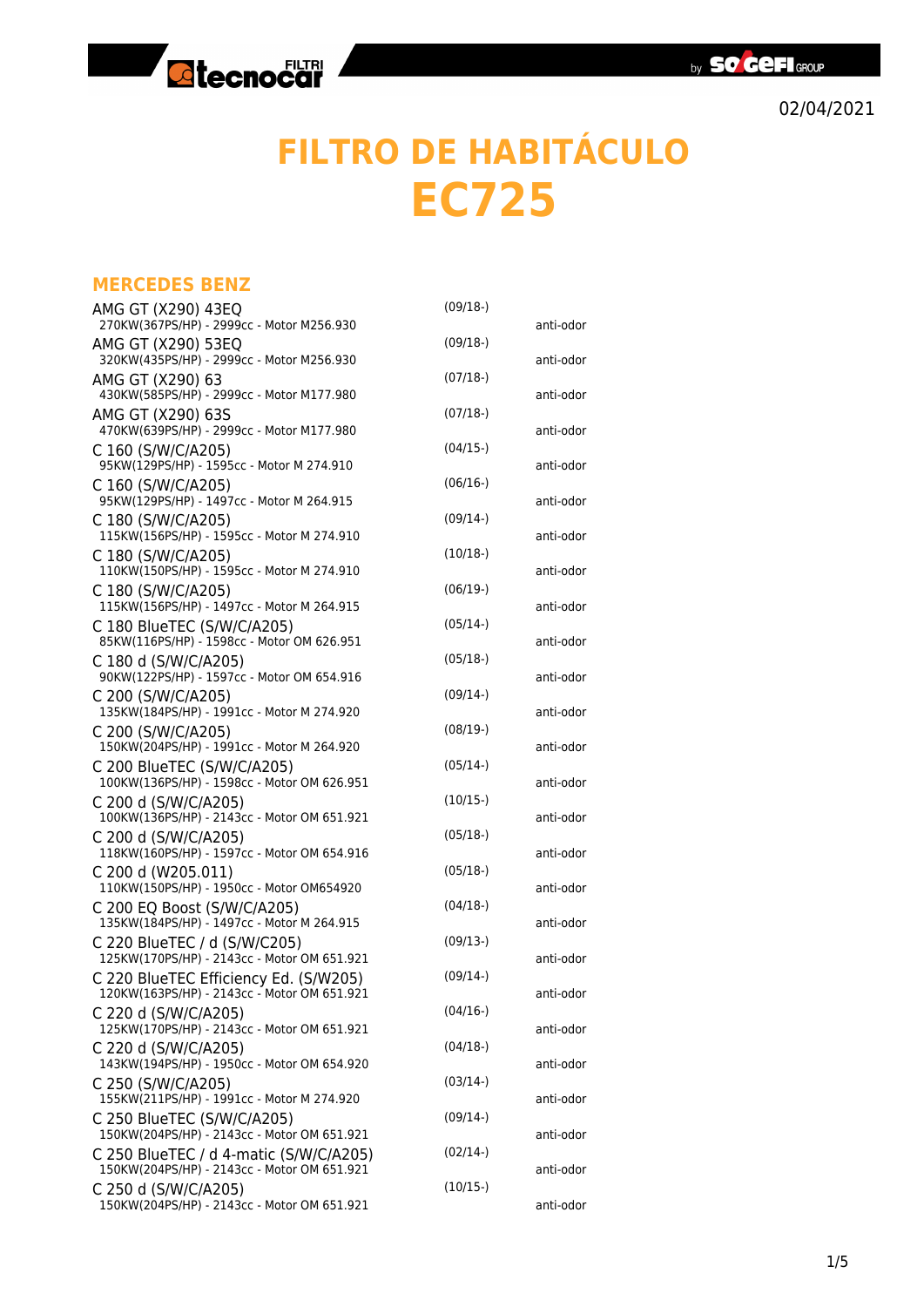

| C 300 (S/W/C/A205)<br>180KW(245PS/HP) - 1991cc - Motor M 274.920            | $(09/15-)$ | anti-odor                |
|-----------------------------------------------------------------------------|------------|--------------------------|
| C 300 (S/W/C/A205)<br>183KW(249PS/HP) - 1991cc - Motor M264920              | $(05/18-)$ | anti-odor                |
| C 300 (S/W/C/A205)<br>190KW(258PS/HP) - 1991cc - Motor M264920              | $(05/18-)$ | anti-odor                |
| C 300 BlueTEC Hybrid (S/W/C/A205)                                           | $(05/14-)$ |                          |
| 150KW(204PS/HP) - 2143cc - Motor OM 651.921<br>C 300 d (S/W/C/A205)         | $(06/18-)$ | anti-odor                |
| 180KW(245PS/HP) - 1950cc - Motor OM 654.920<br>C 300 de (S/W/C/A205)        | $(05/19-)$ | anti-odor                |
| 225KW(306PS/HP) - 1950cc - Motor OM 654.920<br>C 300 e (S/W/C/A205)         | (07/19)    | anti-odor                |
| 235KW(320PS/HP) - 1991cc - Motor M 274.920<br>C 300 EQ Boost (S/W/C/A205)   | $(05/19-)$ | anti-odor                |
| 190KW(258PS/HP) - 1991cc - Motor M264920                                    |            | anti-odor                |
| C 350 e (S/W/C/A205)<br>155KW(211PS/HP) - 1991cc - Motor M 274.920          | $(02/15-)$ | anti-odor                |
| C 350 e (S/W/C/A205)<br>205KW(279PS/HP) - 1991cc - Motor M 274.920          | $(02/15-)$ | anti-odor                |
| C 400 (S/W/C/A205)<br>245KW(333PS/HP) - 2996cc - Motor M 276.823            | $(10/14-)$ | anti-odor                |
| C 43 AMG (S/W/C/A205)<br>287KW(390PS/HP) - 2996cc - Motor M 276.823         | $(04/18-)$ | Ref.2058350147 anti-odor |
| C 43 AMG 4-matic (S/W/C/A205)<br>270KW(367PS/HP) - 2996cc - Motor M 276.823 | $(10/16-)$ | anti-odor                |
| C 450 AMG (S/W/C/A205)                                                      | $(04/15-)$ |                          |
| 270KW(367PS/HP) - 2996cc - Motor M 276.823<br>C 63 AMG (S/W/C/A205)         | $(10/14-)$ | anti-odor                |
| 350KW(476PS/HP) - 3982cc - Motor M 177.980<br>C 63 S AMG (S/W/C/A205)       | $(10/14-)$ | anti-odor                |
| 375KW(510PS/HP) - 3982cc - Motor M 177.980<br>CLS 220 d (C257) 195          | $(06/18-)$ | anti-odor                |
| 143KW(194PS/HP) - 1950cc - Motor 1313HYW<br>CLS 300 d (C257)                | $(04/18-)$ | anti-odor                |
| 180KW(245PS/HP) - 1950cc - Motor OM654.920                                  |            | anti-odor                |
| CLS 350 d (C257) 250<br>183KW(249PS/HP) - 2490cc - Motor 656929             | $(12/17-)$ | anti-odor                |
| CLS 350 d (C257) 285<br>210KW(286PS/HP) - 2925cc - Motor OM656.929          | $(12/17-)$ | anti-odor                |
| CLS 350 EQ (C257) 300<br>220KW(299PS/HP) - 2990cc - Motor 1313HTA           | $(08/18-)$ | anti-odor                |
| CLS 400 d (C257)<br>250KW(340PS/HP) - 2925cc - Motor OM656.929              | $(12/17-)$ | anti-odor                |
| CLS 400 d (C257)<br>243KW(330PS/HP) - 2925cc - Motor OM656.929              | $(06/20-)$ | anti-odor                |
| CLS 450 EQ (C257)                                                           | $(12/17-)$ |                          |
| 270KW(367PS/HP) - 2999cc - Motor M256.930<br>CLS AMG 53 EQ (C257)           | $(05/18-)$ | anti-odor                |
| 320KW(435PS/HP) - 2999cc - Motor M256.930<br>E 180 (S/W213)                 | (01/17)    | anti-odor                |
| 115KW(156PS/HP) - 1595cc - Motor M 274.910<br>E 200 (S/W213)                | $(01/16-)$ | anti-odor                |
| 135KW(183PS/HP) - 1991cc - Motor M274920<br>E 200 CDi (S/W213)              | $(05/16-)$ | anti-odor                |
| 110KW(150PS/HP) - 1950cc - Motor OM654920                                   |            | anti-odor                |
| E 200 d (S/W213)<br>118KW(160PS/HP) - 1597cc - Motor OM 654.916             | $(11/18-)$ | Ref.2058350147 anti-odor |
| E 200 e (S/W213)<br>145KW(197PS/HP) - 1991cc - Motor M264920                | $(10/18-)$ | anti-odor                |
| E 200 EQ Boost (A/C238)                                                     | $(06/19-)$ |                          |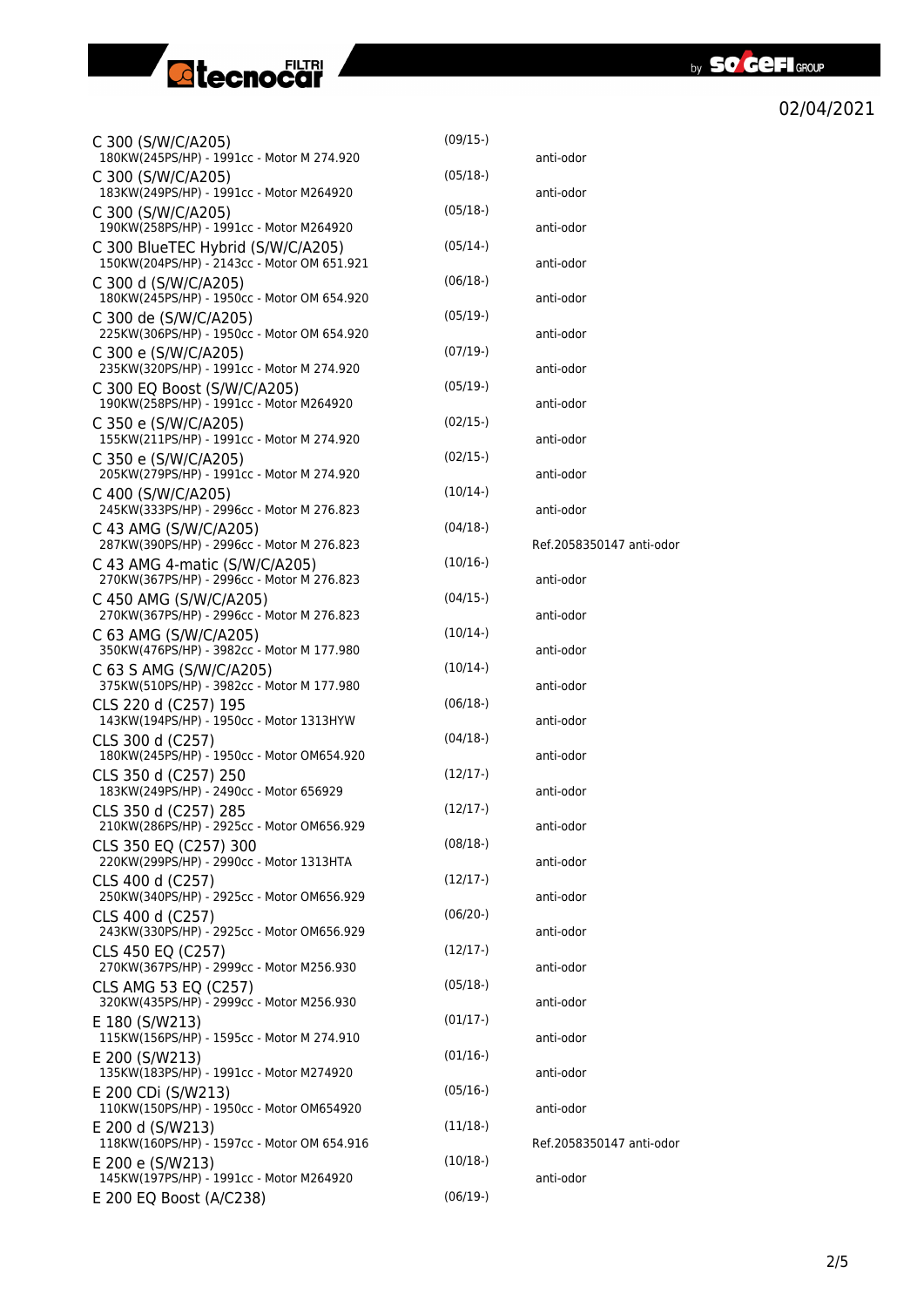



| 145KW(197PS/HP) - 1991cc - Motor M264920                                         |            | anti-odor                |
|----------------------------------------------------------------------------------|------------|--------------------------|
| E 200 EQ Boost (S/W213)<br>145KW(197PS/HP) - 1991cc - Motor M 264.915, M 264.920 | $(06/19-)$ | anti-odor                |
| E 220 d (S/W213)<br>143KW(194PS/HP) - 1950cc - Motor OM654920                    | $(01/16-)$ | anti-odor                |
| E 220 d (S/W213)<br>120KW(163PS/HP) - 1950cc - Motor OM654920                    | $(03/16-)$ | anti-odor                |
| E 250 (S/W213)<br>155KW(211PS/HP) - 1991cc - Motor M274920                       | $(05/16-)$ | anti-odor                |
| E 300 (S/W213)<br>180KW(245PS/HP) - 1991cc - Motor M274920                       | $(05/16-)$ | anti-odor                |
| E 300 (S/W213)<br>190KW(258PS/HP) - 1991cc - Motor M274920                       | $(02/19-)$ | anti-odor                |
| E 300 (S/W213)<br>190KW(258PS/HP) - 1991cc - Motor M264920                       | (04/19)    | anti-odor                |
| E 300 d (S/W213)<br>180KW(245PS/HP) - 1950cc - Motor OM654920                    | $(12/17-)$ | Ref.2058350147 anti-odor |
| E 300 de (S/W213)<br>225KW(306PS/HP) - 1950cc - Motor OM654920                   | $(10/18-)$ | anti-odor                |
| E 300 e (S/W213)<br>155KW(211PS/HP) - 1991cc - Motor M 274.920                   | $(11/18-)$ | anti-odor                |
| E 300 EQ Boost (A/C238)<br>190KW(258PS/HP) - 1991cc - Motor 1313HX               | $(06/19-)$ | anti-odor                |
| E 300 EQ Boost (S/W213)<br>190KW(258PS/HP) - 1991cc - Motor 1313HV, 1313HX       | $(06/19-)$ | anti-odor                |
| E 350 Cdi (S/W213)<br>190KW(258PS/HP) - 2987cc - Motor OM 642.873                | $(06/17-)$ | anti-odor                |
| E 350 Cdi BlueTec (S/W213)<br>190KW(258PS/HP) - 2987cc - Motor OM642855          | $(05/16-)$ | anti-odor                |
| E 350 d (S/W213)<br>210KW(286PS/HP) - 2925cc - Motor OM 656.929                  | $(08/18-)$ | anti-odor                |
| E 350 e (S/W213)<br>235KW(320PS/HP) - 1991cc - Motor M 274.920                   | (11/19)    | anti-odor                |
| E 350 EQ Boost (S/W213)<br>220KW(299PS/HP) - 1991cc - Motor M264920              | $(08/18-)$ | Ref.2058350147 anti-odor |
| E 350 Hybrid (S/W213)<br>155KW(211PS/HP) - 1991cc - Motor 274920                 | $(07/16-)$ | anti-odor                |
| E 400 4-Matic (S/W213)<br>245KW(333PS/HP) - 3498cc - Motor M276853               | $(06/16-)$ | anti-odor                |
| E 400 d (S/W213)<br>250KW(340PS/HP) - 2925cc - Motor OM656929                    | $(04/18-)$ | anti-odor                |
| E 400 d (S/W213)<br>243KW(330PS/HP) - 2925cc - Motor OM656929                    | $(07/20-)$ | anti-odor                |
| E 43 AMG (S/W213)<br>295KW(400PS/HP) - 2996cc - Motor M 276.823                  | $(06/16-)$ | anti-odor                |
| E 450 (S/W213)<br>270KW(367PS/HP) - 2996cc - Motor M 276.823                     | $(08/18-)$ | Ref.2058350147 anti-odor |
| E 450 EQ Boost (A/C238)<br>270KW(367PS/HP) - 2999cc - Motor M 256.930            | $(07/20-)$ | anti-odor                |
| E 450 EQ Boost (S/W213)<br>270KW(367PS/HP) - 2999cc - Motor M 256.930            | $(08/20-)$ | anti-odor                |
| E 53 EQ Boost AMG (S/W213)<br>320KW(435PS/HP) - 2999cc - Motor M 256.930         | $(04/18-)$ | anti-odor                |
| E 63 4-matic+ AMG (S/W213)<br>420KW(571PS/HP) - 3982cc - Motor M 177.980         | $(01/17-)$ | anti-odor                |
| E 63 S 4-matic+ AMG (S/W213)<br>450KW(612PS/HP) - 3982cc - Motor M 177.980       | $(01/17-)$ | anti-odor                |
| E200 (A/C238)<br>135KW(184PS/HP) - 1991cc - Motor M274920                        | $(12/16-)$ | anti-odor                |
| E200 (A/C238)<br>143KW(192PS/HP) - 1950cc - Motor 654920                         | $(01/17-)$ | anti-odor                |
|                                                                                  |            |                          |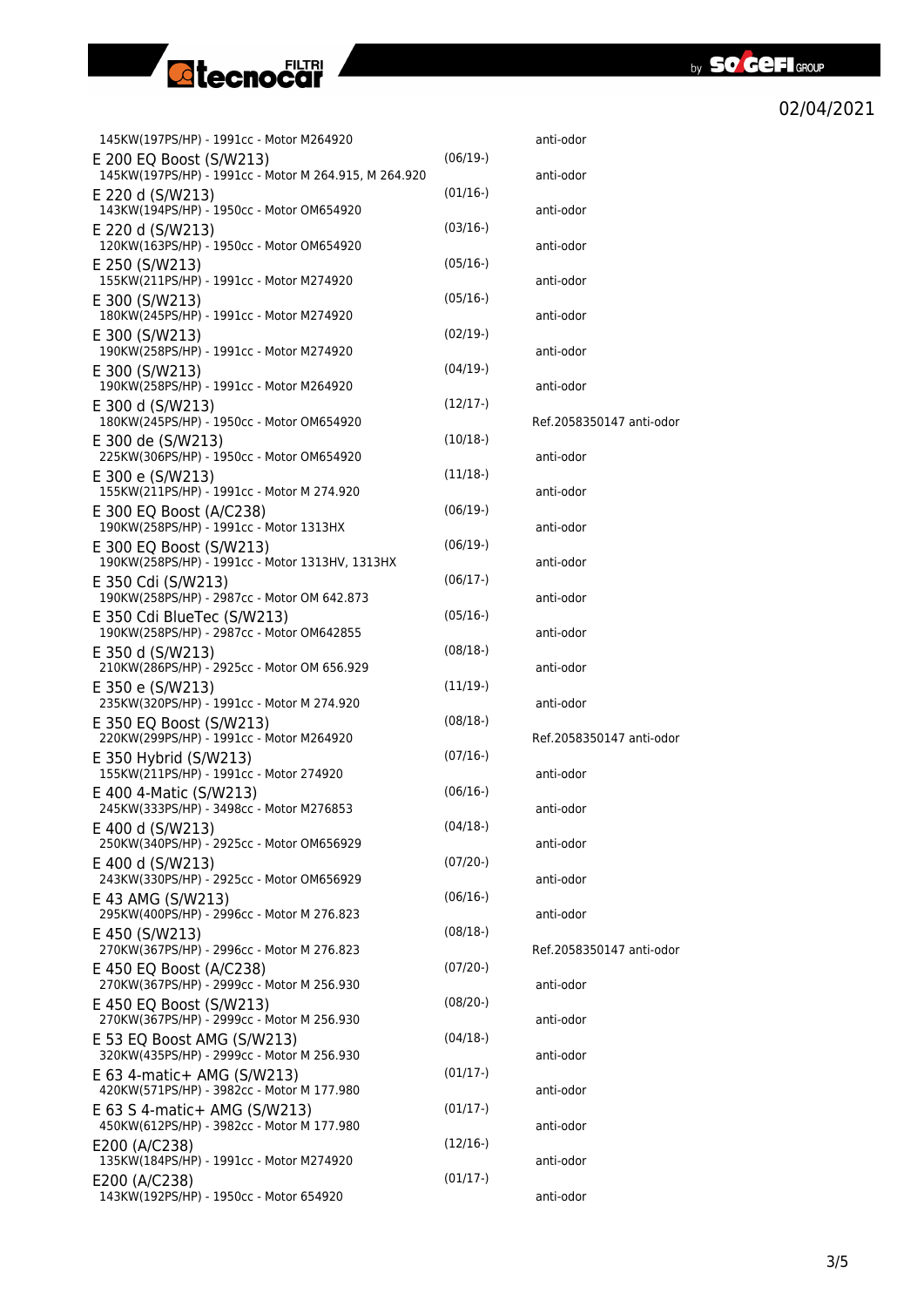

| E300 (A/C238)                                                               | $(12/16-)$        |           |
|-----------------------------------------------------------------------------|-------------------|-----------|
| 180KW(245PS/HP) - 1991cc - Motor M274920<br>E300 (A/C238)                   | $(08/18-)$        | anti-odor |
| 190KW(258PS/HP) - 1991cc - Motor M264920<br>E350 d (A/C238)                 | $(06/17-)$        | anti-odor |
| 190KW(258PS/HP) - 2987cc - Motor OM 642.873                                 | $(12/16-)$        | anti-odor |
| E400 (A/C238)<br>245KW(333PS/HP) - 2996cc - Motor M276823                   |                   | anti-odor |
| E400 d (A/C238)<br>250KW(340PS/HP) - 2925cc - Motor OM656929                | $(08/18-)$        | anti-odor |
| E450 (A/C238)<br>270KW(367PS/HP) - 2996cc - Motor M276823                   | $(08/18-)$        | anti-odor |
| E450 (A/C238)<br>270KW(367PS/HP) - 2999cc - Motor M256930                   | $(07/20-)$        | anti-odor |
| <b>EQC 400</b><br>300KW(408PS/HP) - Motor NA                                | $(05/19-)$        | anti-odor |
| G 350 d (W463) 285<br>210KW(286PS/HP) - 2925cc - Motor OM656929             | $(01/19-)$        | anti-odor |
| G 400 d (W463)                                                              | $(07/19-)$        |           |
| 243KW(330PS/HP) - 2925cc - Motor OM656929<br>GLC 200 (X253)                 | $(06/16 - 04/19)$ | anti-odor |
| 135KW(184PS/HP) - 1991cc - Motor M274920<br>GLC 200 d (X253)                | $(04/19-)$        | anti-odor |
| 120KW(163PS/HP) - 1950cc - Motor OM654920<br>GLC 200 EQ Boost (X253)        | $(04/19-)$        | anti-odor |
| 145KW(197PS/HP) - 1991cc - Motor M264920<br>GLC 220 d (C/X253)              | $(06/15 - 04/19)$ | anti-odor |
| 125KW(170PS/HP) - 2143cc - Motor OM651921                                   | $(06/15 - 04/19)$ | anti-odor |
| GLC 220 d (X253)<br>120KW(163PS/HP) - 2143cc - Motor OM651921               |                   | anti-odor |
| GLC 220 d (X253)<br>143KW(194PS/HP) - 1950cc - Motor OM654920               | $(04/19-)$        | anti-odor |
| GLC 250 (X253)<br>155KW(211PS/HP) - 1991cc - Motor M274920                  | $(08/15-)$        | anti-odor |
| GLC 250 d (C/X253)<br>150KW(204PS/HP) - 2143cc - Motor OM651921             | $(08/15-)$        | anti-odor |
| GLC 300 (C/X253)<br>180KW(245PS/HP) - 1991cc - Motor M274920                | $(01/16-)$        | anti-odor |
| GLC 300 d (X253)<br>180KW(245PS/HP) - 1950cc - Motor OM654920               | $(04/19-)$        | anti-odor |
| GLC 300 de (X253)<br>225KW(306PS/HP) - 1950cc - Motor OM654920              | $(05/20-)$        |           |
| GLC 300 e (X253)                                                            | $(11/19-)$        | anti-odor |
| 235KW(320PS/HP) - 1991cc - Motor M274920<br>GLC 300 EQ Boost (X253)         | $(04/19-)$        | anti-odor |
| 190KW(258PS/HP) - 1991cc - Motor M264920<br>GLC 350 d (X253)                | $(10/16-)$        | anti-odor |
| 190KW(258PS/HP) - 2987cc - Motor OM642873<br>GLC 350 e (X253)               | $(06/15-)$        | anti-odor |
| 235KW(320PS/HP) - 1991cc - Motor 274920<br>GLC 400 d (X253)                 | $(08/19-)$        | anti-odor |
| 243KW(330PS/HP) - 2925cc - Motor OM656929                                   |                   | anti-odor |
| GLC 43 AMG (X253)<br>287KW(390PS/HP) - 2996cc - Motor M276823               | $(08/19-)$        | anti-odor |
| GLC 43 AMG 4-matic (X253)<br>270KW(367PS/HP) - 2996cc - Motor M276823       | $(04/16-)$        | anti-odor |
| GLC 63 AMG 4-matic (C/X253)<br>350KW(476PS/HP) - 3982cc - Motor M 177.980   | $(06/17-)$        | anti-odor |
| GLC 63 AMG S 4-matic (C/X253)<br>375KW(510PS/HP) - 3982cc - Motor M 177.980 | $(06/17-)$        | anti-odor |
| <b>GLC F-CELL (X253)</b>                                                    | $(10/18 - 04/20)$ |           |